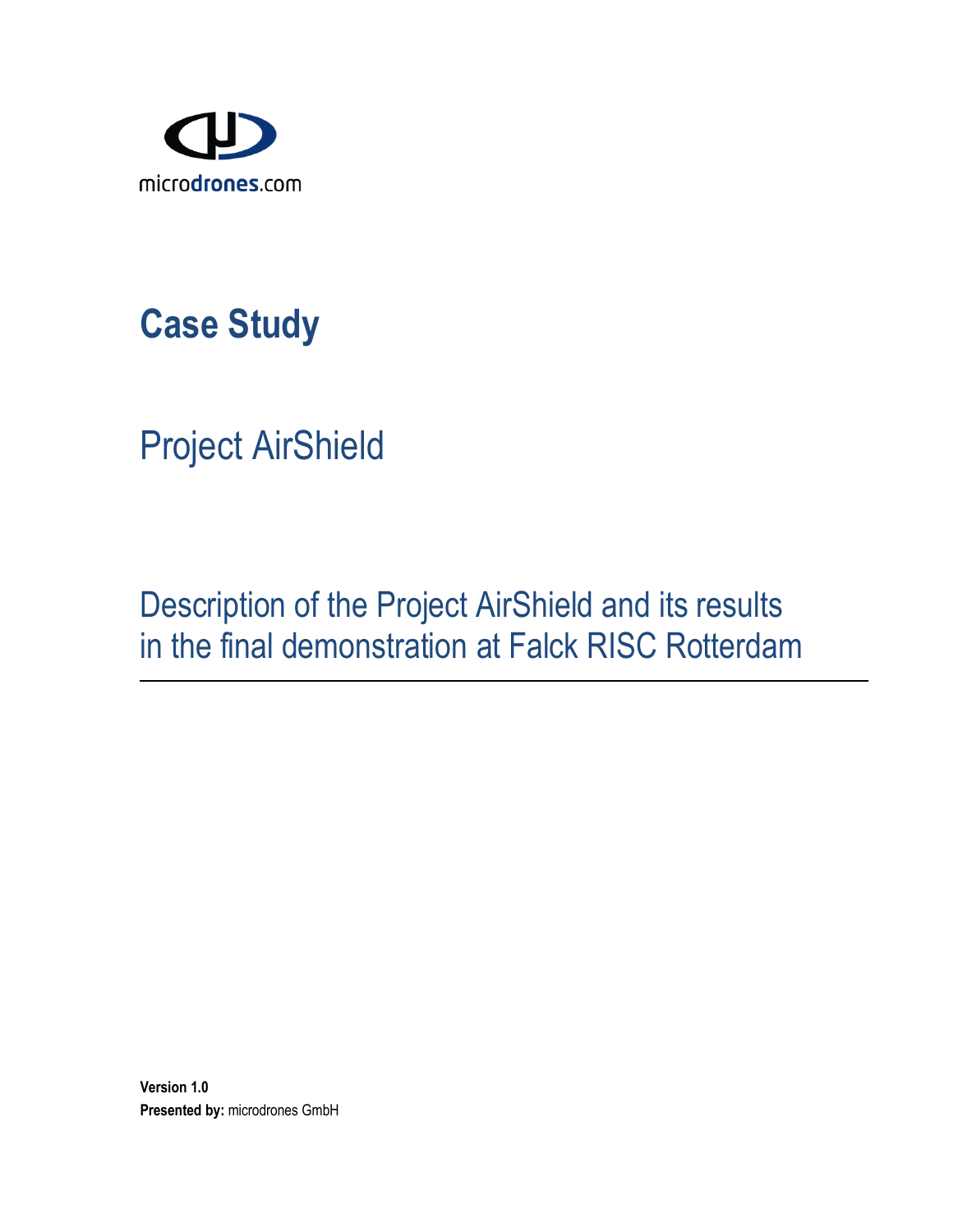# **Profiles:** microdrones

#### **microdrones information**

| microdrones / Partner | microdrones GmbH                       |  |
|-----------------------|----------------------------------------|--|
| microdrones Logo      | microdrones.com                        |  |
| <b>Branch</b>         | Aero / UAV                             |  |
| Address               | Gutenbergstraße 86                     |  |
| ZIP Code, State, City | 57078 Siegen, NRW, Germany             |  |
| Phone number          | +49 (0) 271 77 00 38 - 0               |  |
| Fax number            | +49 (0) 271 77 00 38 - 11              |  |
|                       |                                        |  |
| Contact name          | Douglas DeMaio                         |  |
| Title / Position      | Project Management & Technical Support |  |
| Phone number          | +49 (0) 271 7700 38 24                 |  |
| Fax number            | +49 (0) 271 7700 38-11                 |  |
| E-mail address        | info@microdrones.com                   |  |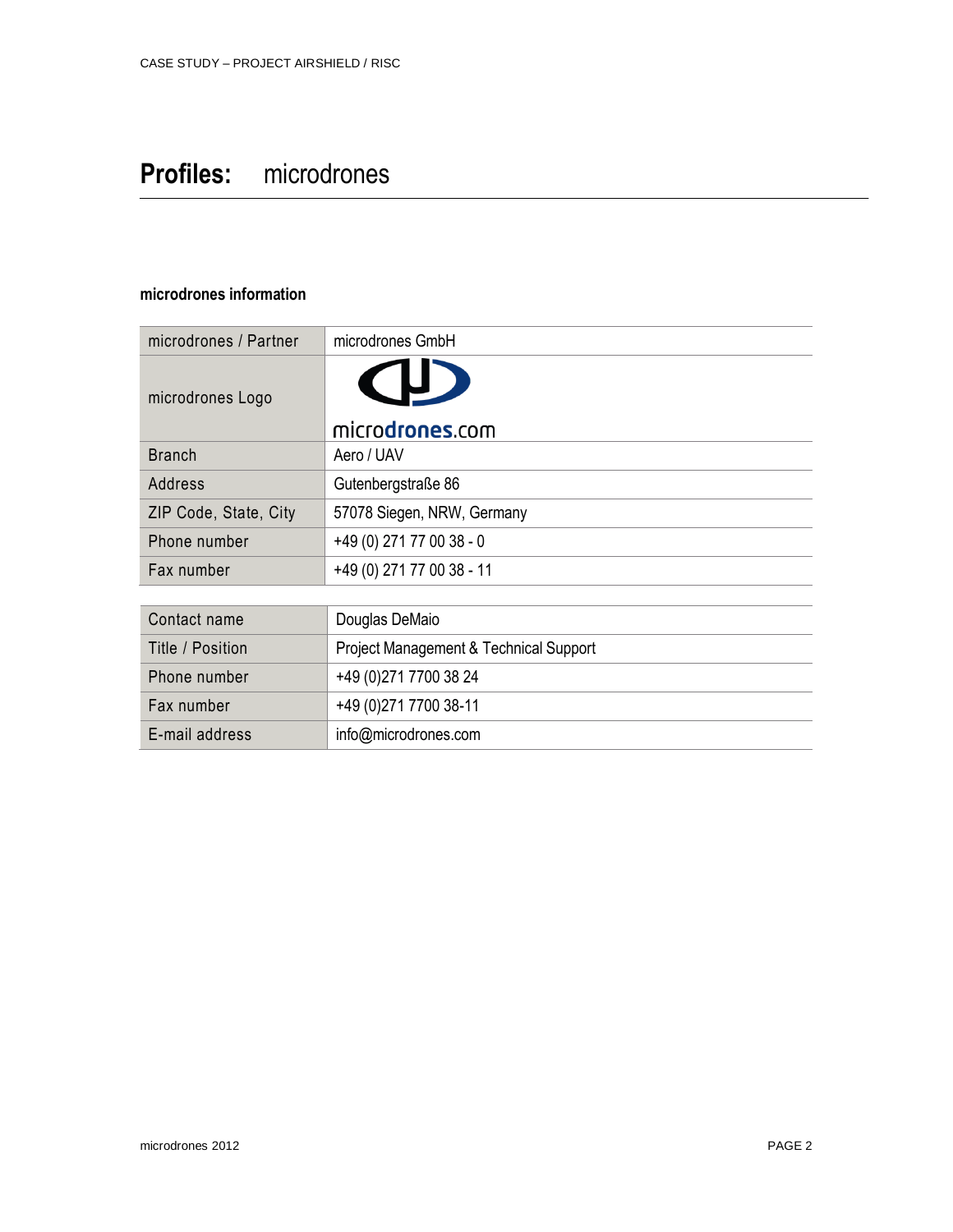| Solution group        | <b>TU Dortmund University</b><br>Communication Networks Institute (CNI)<br>University of Siegen<br>Institute for Real-Time Learning Systems (EZLS)<br>University of Paderborn<br>Institute for Computer Application and Integration in Design and Planning<br>(CIK)<br>TU Berlin,<br>Chair for Innovation Economics (LIO)<br>Leibniz Institute for Tropospheric Research (IFT)<br>Institute for Firefighting and Resuce Technology (IFR)<br>microdrones GmbH<br><b>GIS Consult</b><br>Gesellschaft für Gerätebau mbH |
|-----------------------|----------------------------------------------------------------------------------------------------------------------------------------------------------------------------------------------------------------------------------------------------------------------------------------------------------------------------------------------------------------------------------------------------------------------------------------------------------------------------------------------------------------------|
| Solution offering     | Prototypic system for real-time pollution hazard analysis                                                                                                                                                                                                                                                                                                                                                                                                                                                            |
| Project name or title | AirShield                                                                                                                                                                                                                                                                                                                                                                                                                                                                                                            |
| <b>Research Field</b> | Flight platforms, swarm behavior, adaptable network topologies,<br>geoinformation theory, atmospheric models, thermodynamics                                                                                                                                                                                                                                                                                                                                                                                         |
| Keywords              | development, lightweight flying robots, on-board sensors, intelligent and<br>autonomous MUAV flock movement, concentration gradients, simulation<br>forecasting, mobile ad-hoc network, between multiple drones and between<br>the flying robots and the ground stations, Internetworking, geo-information,<br>decision support systems, risk analysis, technology acceptance, economic<br>benefit                                                                                                                   |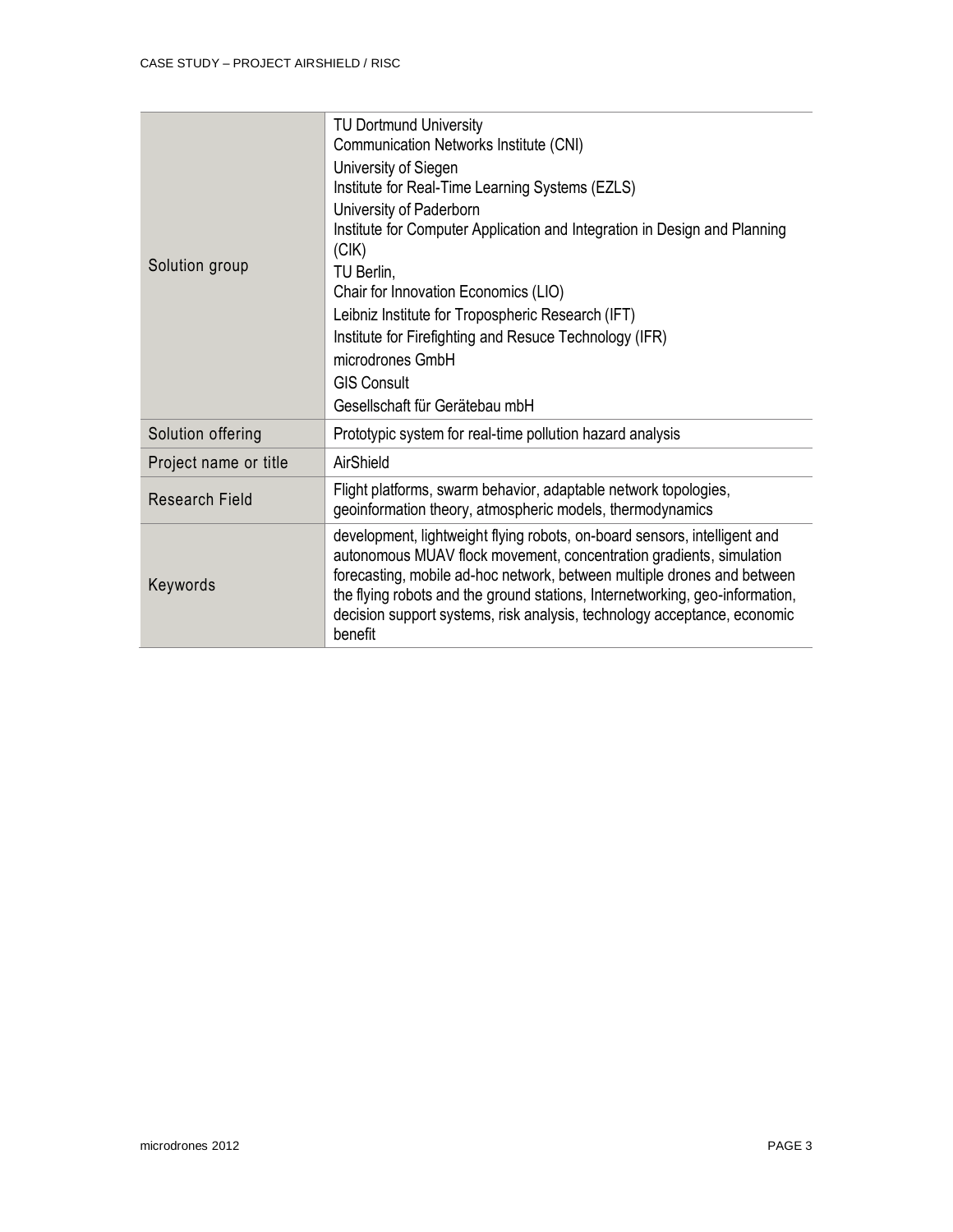#### **Project AirShield information:**

| Name                   | AirShield   Schutz von Mensch und Umwelt                                        |
|------------------------|---------------------------------------------------------------------------------|
| Logo                   | AIRSHIELD<br>Schutz von Mensch und Umwelt                                       |
|                        | Funded project by<br><b>Federal Ministry of Education and Research, Germany</b> |
| <b>Project Support</b> | <b>Federal Ministry</b><br>of Education<br>and Research                         |
| <b>Address</b>         | Otto-Hahn-Str. 6                                                                |
| ZIP Code, state, City  | 44227 Dortmund                                                                  |
| Web site address       | http://www.airshield.de/index.php                                               |
|                        |                                                                                 |
| Contact name           | <b>Christian Wietfeld</b>                                                       |
| Title / Position       | Prof. Dr.-Ing. / Project Leader                                                 |
| Phone number           | +49 (0) 231/755-4515                                                            |
| Fax number             | +49 (0) 231/755-6136                                                            |
| E-mail address         | christian.wietfeld@tu-dortmund.de                                               |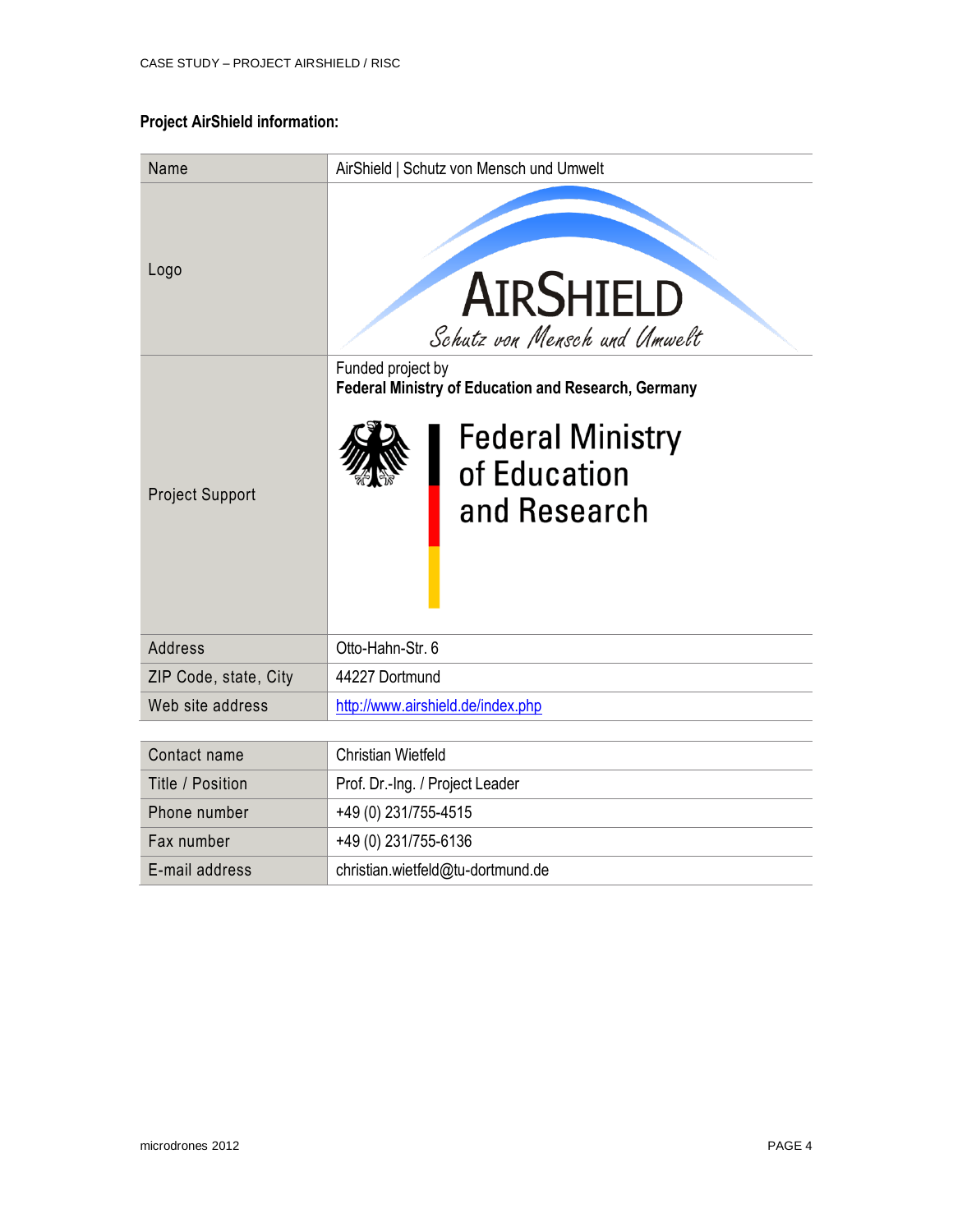# Case Study for "**AirShield / RISC**"

### **Project profile**

AirShield is a BMBF funded research project in the field of "Civilian Safety Research" which relates to the protection of vital and sensitive infrastructures and general population from man made threats and natural disaster. This project is part of the program called "Research for the civilian safety" in the field of "Integrated protection system for rescue and security forces".



Figure 1 http://www.airshield.de/

In this context, the AirShield project proposes the use of (partly) autonomous flying robots for reconnaissance purpose and aiding in the forecasting and prevention of emergency situations. The mobile MUAV (miniature unmanned aerial vehicles) equipped with lightweight sensors will collect relevant data/information from the incident scene, which will be processed into tangible and actionable information. This information, represented as the visual and/or spatial landscape of the incident scene, will then be relayed to the relevant authority, which is expected to enhance their mission management capabilities and decision process.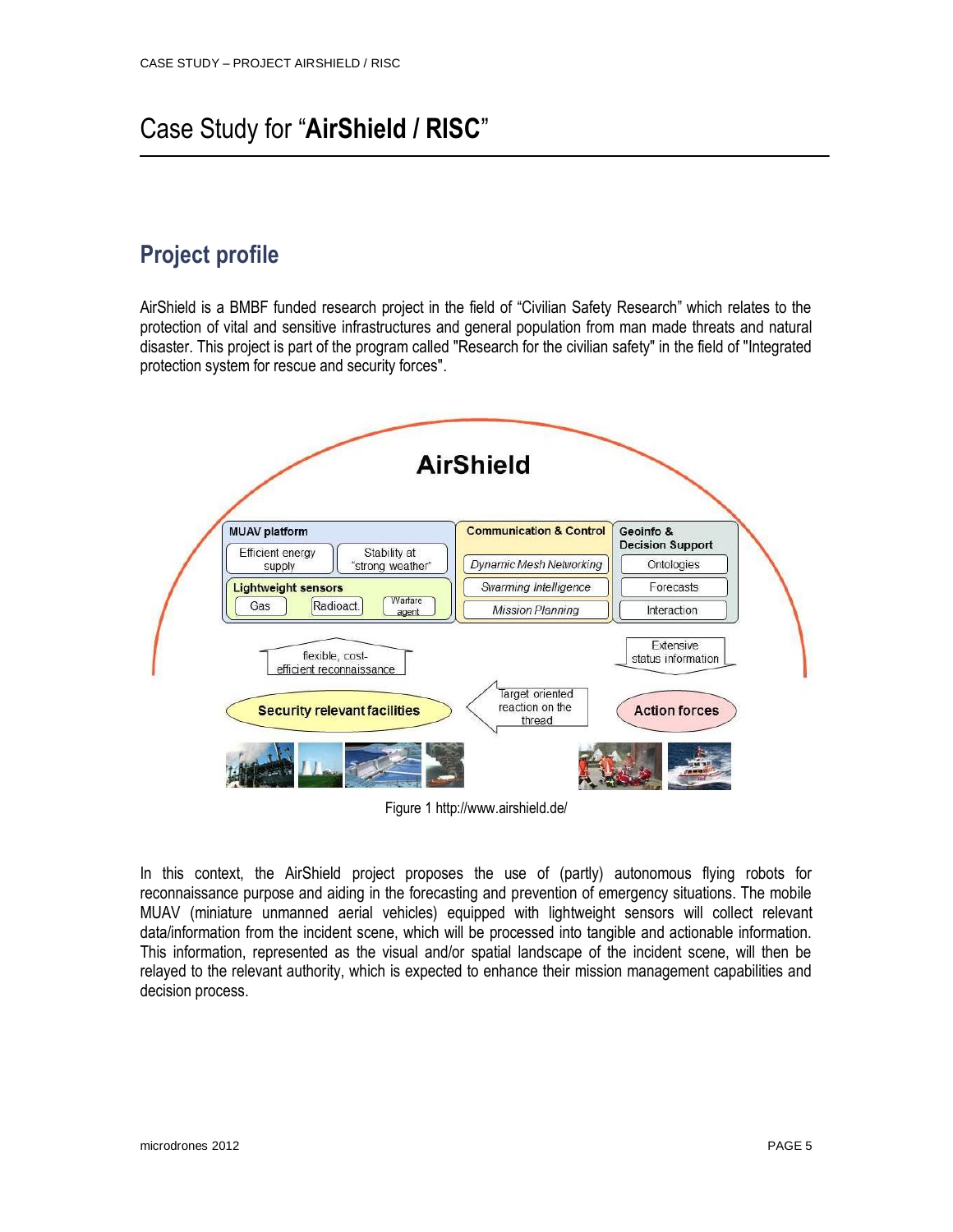### **Situation, aims and objectives**

**SITUATION:** One of the emerging challenges in managing situations such as fire or gas leakages is the combating and containment of the disaster event. This can be achieved efficiently if the disaster managers are provided with timely and detailed information of the situation not only at ground level but also at greater heights. The AirShield project is mandated to provide critical data by means of aerial surveillance of the disaster area and deliver important information that will be analyzed to devise and implement effective and appropriate action plans.



Figure 2 http://www.airshield.de/

At present the fire brigade personnel are provided with special handheld devices that can only measure the concentration of different pollutants at ground level but are unable to survey and quantify the level of contamination carried in the atmosphere by winds and/or ascending columns of smoke. Such a measurement is critical to the safety of outlying communities that may be affected by these aerial pollutants.

In view of the above mentioned challenges a consortium under the aegis of AirShield has been formed. This consortium comprising of three industrial partners, five research institutions and one end user is coordinated by the Communication Networks Institute at TU Dortmund.

**AIMS / OBJECTIVES:** In order to lead the AirShield project to a successful completion it is necessary to clearly define the objectives for all essential components of the system. The essential challenges are summarized as follows:

#### 1. **MUAV platform**

High load, Long hours of operation, Stability in bad weather situations

#### 2. **Lightweight sensors**

Minimum weight, High measurement accuracy despite the miniaturization of the measurement instruments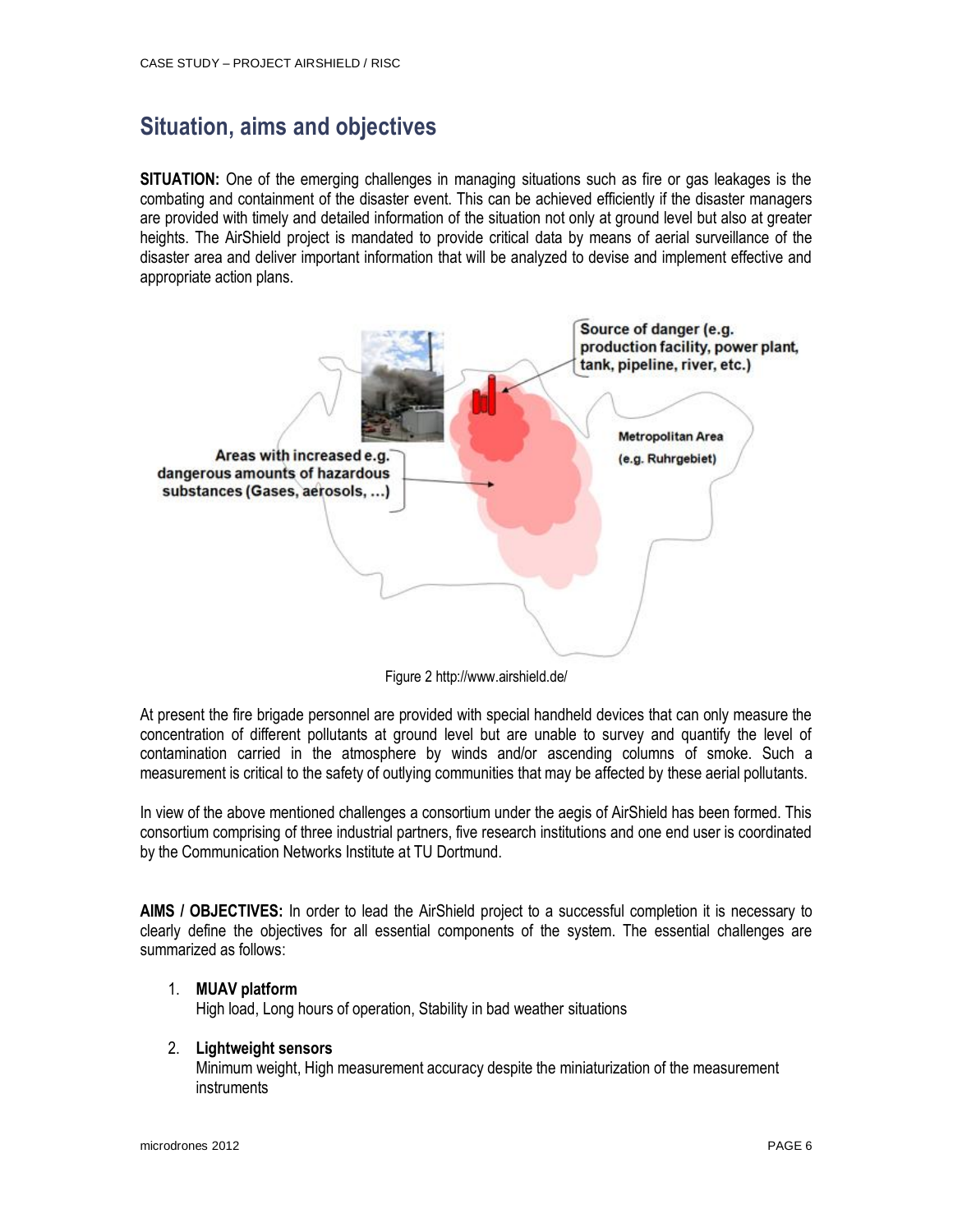#### 3. **Communication and operation**

High reliability of the communication system, Small delay for the transfer of control information, High data rate for the transfer of information in real time

#### 4. **Geoinformation and Decision Support**

Clear representation of the propagation forecast, Inclusion of geographic data, Inclusion of weather forecasts

### **Solution & Demonstration of Project Results (Falck RISC)**

**SOLUTION APPROACH:** The three-staged solution approach which was chosen for the realization of the AirShield project can be comprehended by the illustration below:



Figure 3 http://www.airshield.de/

The first stage contains the "flying units" consisting of flying robots and gas measurement devices. These flying units move on predefined routes along the concentration gradient of the aerosol and send the acquired measurement data to the ground station at regular time intervals.

The second stage is the invocation of the Geo-decision support system located on ground inside the Mission Control Center (MCC). Here the data received from the drones are evaluated, linked to topological and geographical information and finally presented to the user in a tangible descriptive form, together with additional data.

The connection between the first two stages is characterized by a highly reliable communication system. This on one hand will consist of the so called "Inter MUAV Links" between the individual flying robots of a swarm and on the other hand of "MUAV to Ground Station Links", which will guarantee the communication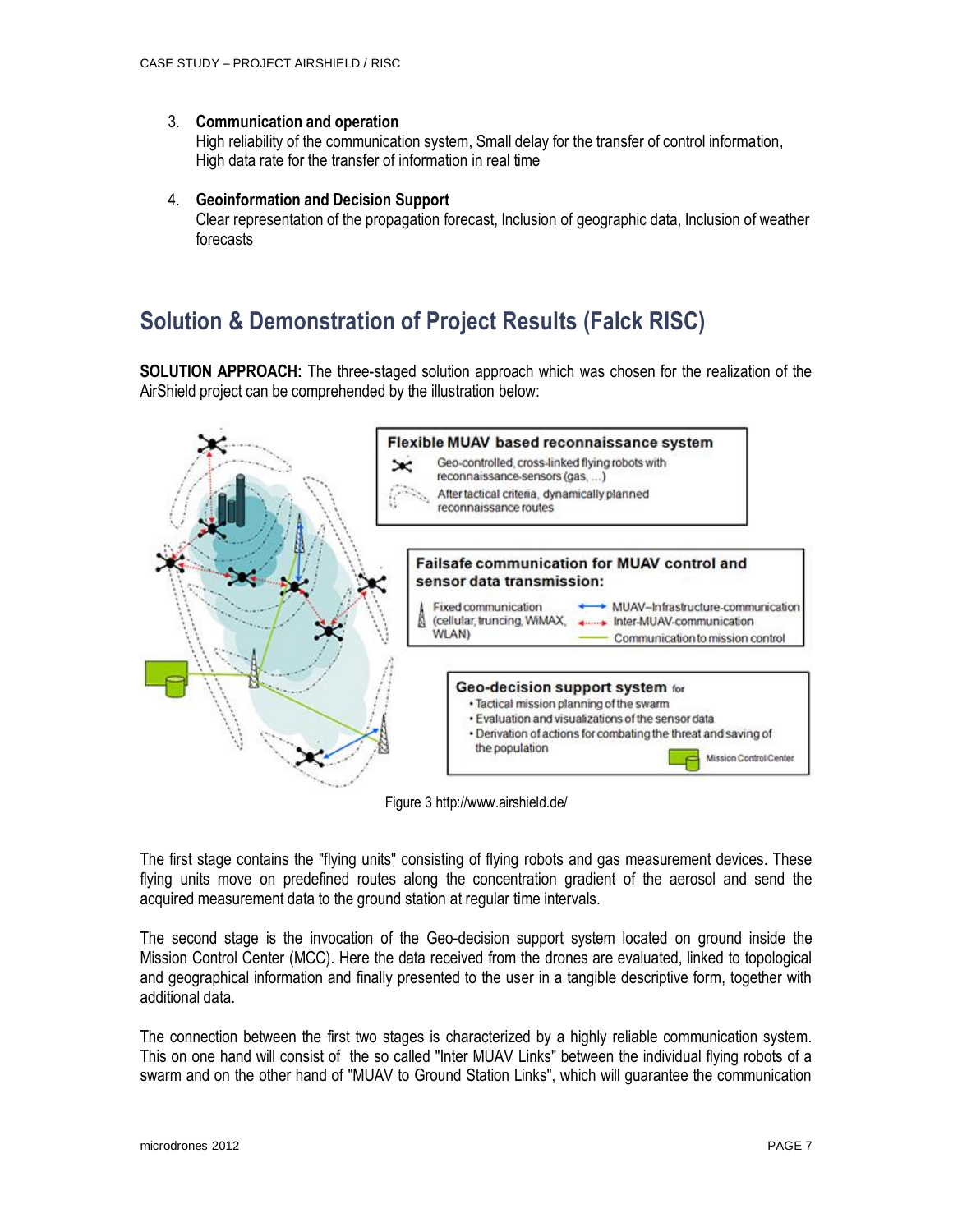of the swarm with the Mission Control Center (MCC). For sustaining both kinds of communication, state-ofart procedures and processes are used for AirShield.

**PRACTICAL TEST:** The validation of the AirShield system under conditions similar to a real-life mission was the goal of an elaborate test. A delegation of the AirShield team (TU Dortmund, microdrones, University of Siegen, Institute for Firefighting and Rescue technology, University of Paderborn and GIS Consult) travelled to the Rotterdam International Safety Center (RISC), a training ground located on the far edges of the Rotterdam harbor. Because of the remote location it is possible to light up even larges fires with significant smoke emissions without bothering or endangering residents.

For the first time the opportunity arose to emulate major incidents and to evaluate the gaseous pollution sensors and the performance of the MUAV under influence of intense smoke and heat. One aspect of the test was to check the real-time transmission of measurement data coming from the individual sensors to the embedded PC system in the air, down to the communication server on the ground and finally reaching the user interface. Another key aspect was to assess the specific effects of heat stress on the electronic components of the flight platform. For these tests a total of three bins with surface areas of one, five and nine square meters were filled with a liquid combustible and lit up. The burning time of each test was between two and five minutes. Two of the four vehicles that usually constitute the AirShield swarm were used for test flights, one of which had a special suction pump to ingest sample gas from atop of the rotor blade plane.



This test was able to finally prove that the AirShield system is in large parts capable of accomplishing the tasks of the NBC-Scout (cp. German "ABC-Erkunder") directly alongside the smoke cloud. In proximity to the cloud substantially heightened concentrations of CO and H2S were measured as well as a significant decrease of the oxygen level. The results could be seen in real-time on the system's graphic user interface. The flight performance of the MUAVs was neither compromised by heat nor smoke particles and stable even inside the smoke cloud. A slight but non-critical increase of temperature in the motor nacelles was recognized not until the end of the test after several minutes of hovering directly above the source of the fire.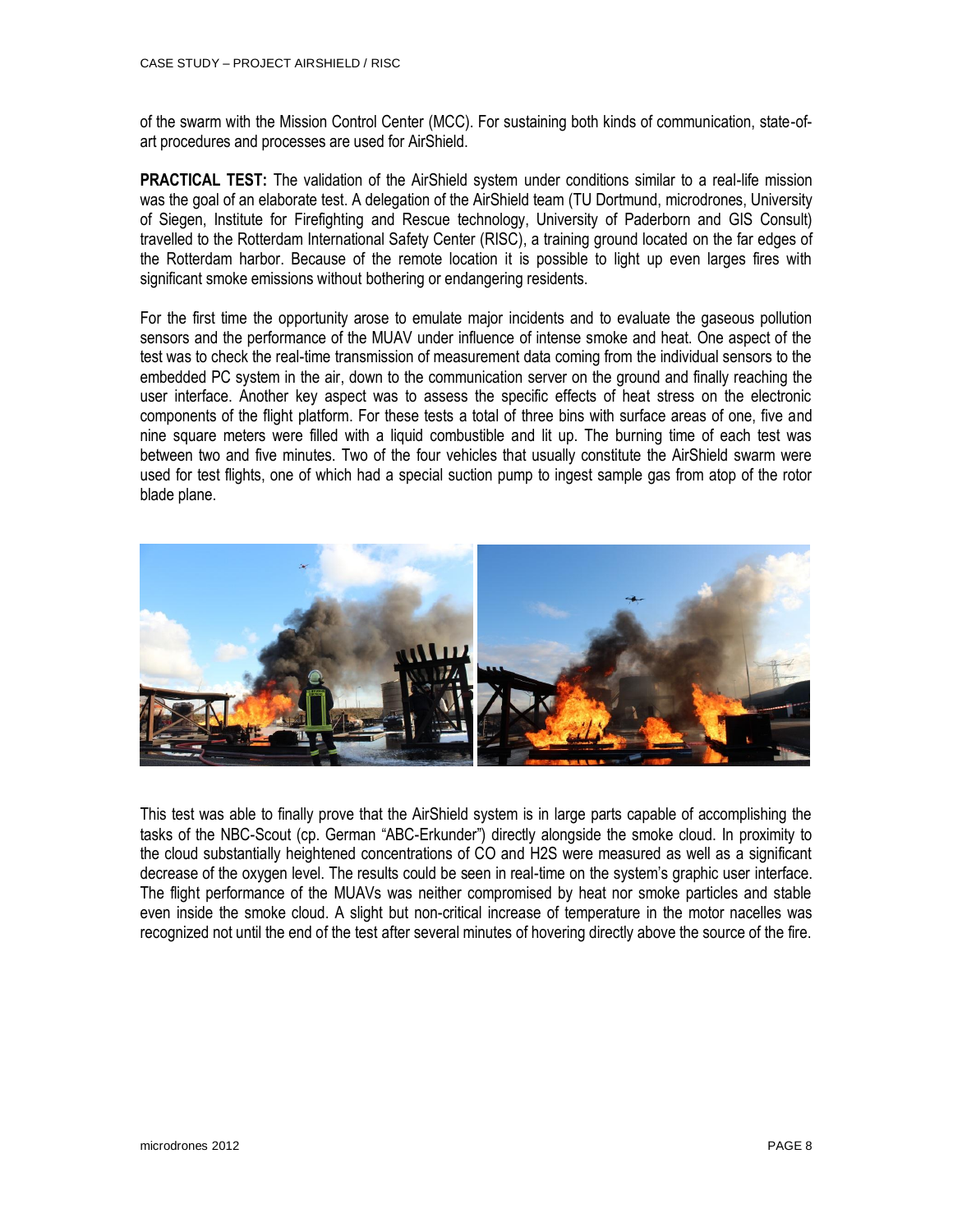# **Benefits**

- **The only VTOL MUAV in its class, which has officially passed a fire test**
- **Expecially tested for the use in extreme areas of applications**
- **Reliable VTOL MUAV for the use of public authorities (Police / Fire / Emergency Services)**
- **Feedback from sb4-1200 specialized flight platform to series production** 
	- o md4-1000 motor functioning at extreme heat conditions
	- o md4-1000 functioning at extreme heat conditions

## **Products and services which got used**

- sb4-1200 (microdrones GmbH)
- GfG Microtector II G460 (Gesellschaft für Gerätebau mbh)
- custom built ARM microcomputer with mission control (Uni Siegen)
- Gumstix microcomputer with mesh network communication control (TU Dortmund)
- AirShield ground system (GIS Consult / Uni Paderborn)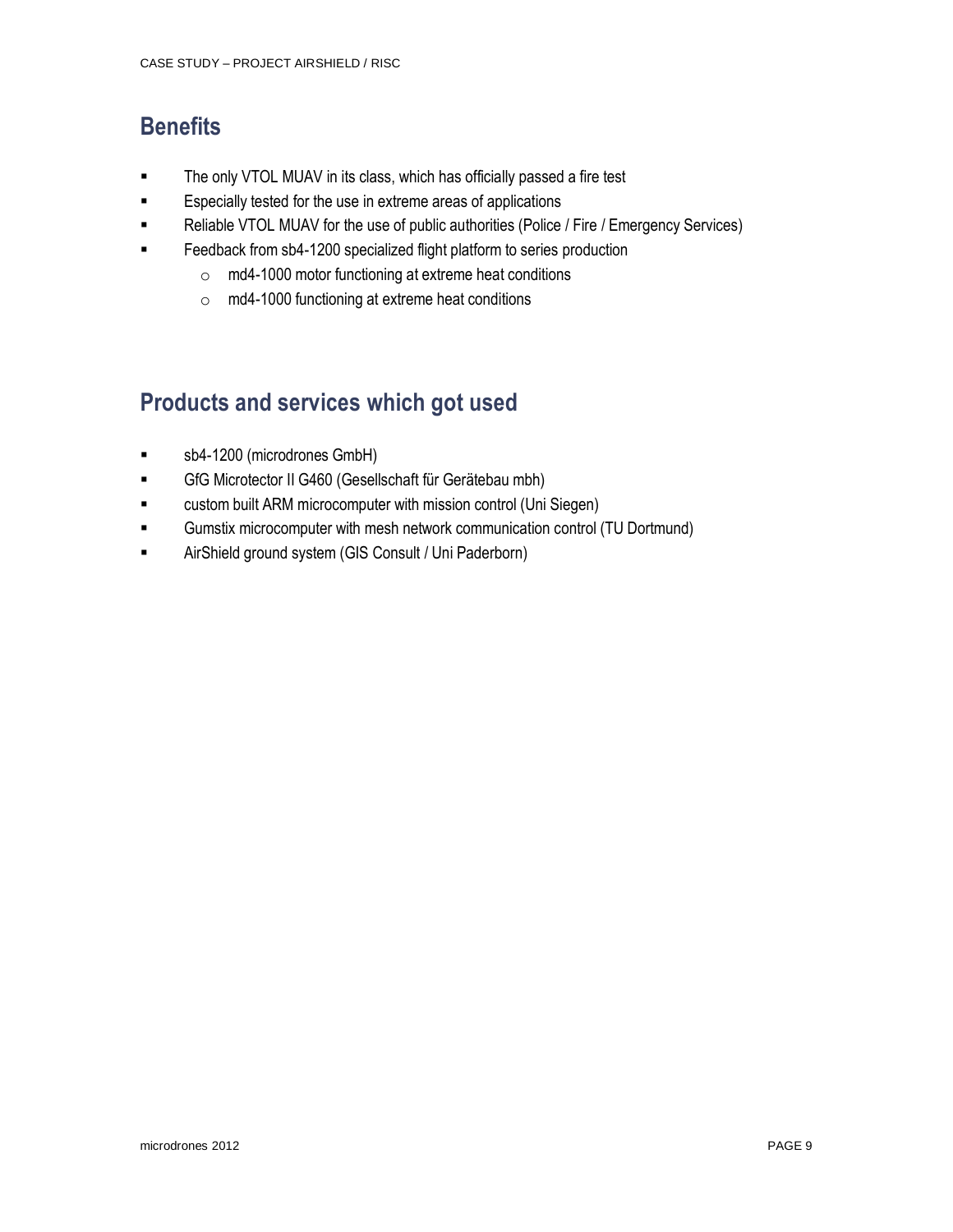# **Photos**